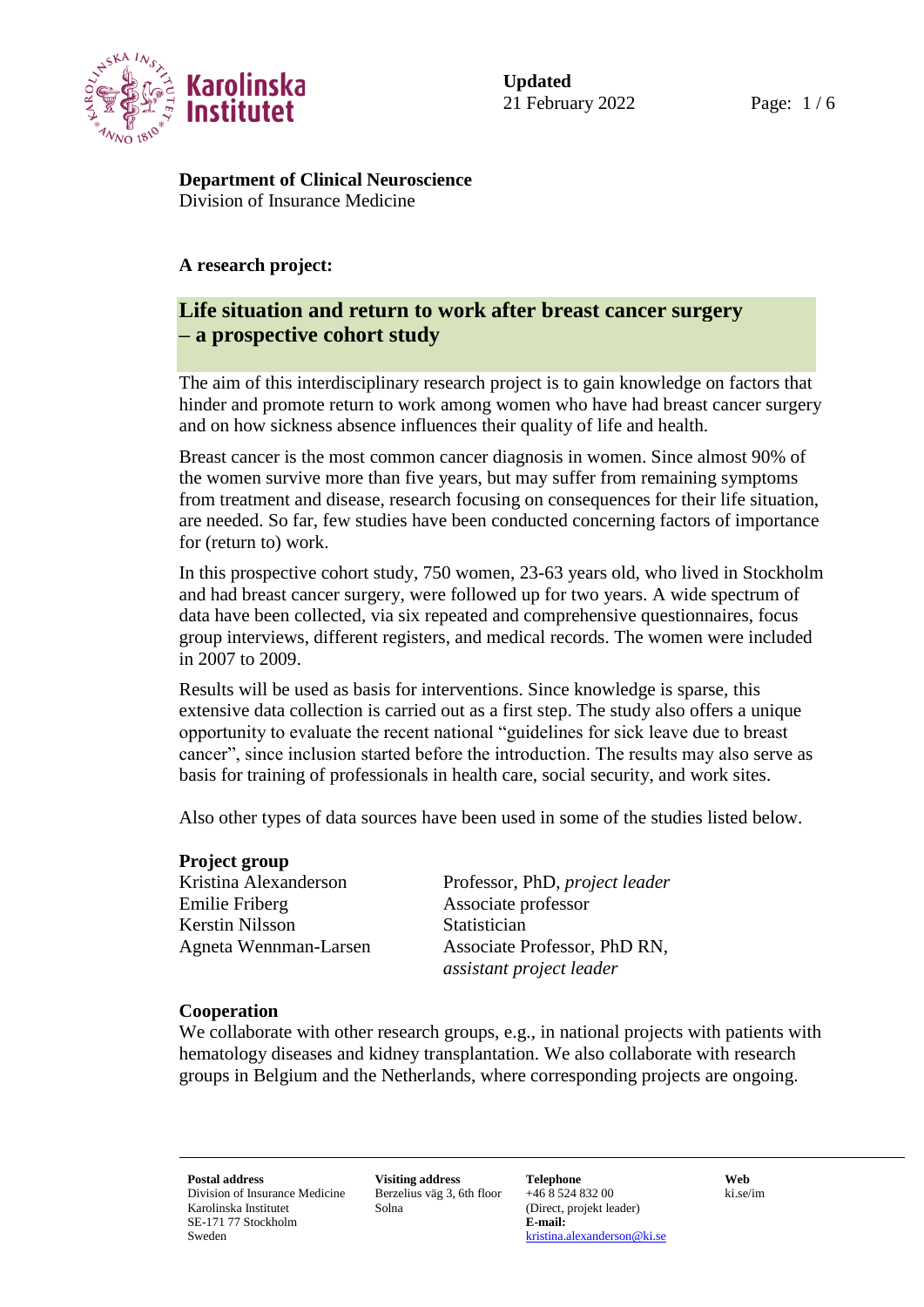

# **Financing**

Financing has been obtained from the Swedish Research Council for Health, Working Life and Welfare, the Swedish Research Council, the Stockholm County Council, the Swedish Cancer Society, the Cancer and Traffic Injury Found, Radiumhemmets forskningsfonder, The Swedish Breast Cancer Association (BRO), the Health Care Science Post-Graduate School of Karolinska Institutet and Cost.

#### **Publications in the project**

### **PhD thesis**

Nilsson M. Psychosocial situation and work after breast cancer surgery - women's experiences. Karolinska Institutet. 2013.

Söderman, M. Healthcare professionals' work with sickness absence – with focus on oncology. Karolinska Institutet. 2020.

#### **Publications in international scientific journals**

- 1. Petersson L-M, Wennman-Larsen A, Nilsson M, Olsson M, Alexanderson K. Work situation and sickness absence in the initial period after breast cancer surgery. Acta Oncol. 2011;50:282-8
- 2. Nilsson M, Olsson M, Wennman-Larsen A, Petersson L-M, Alexanderson K. Return to work after breast cancer: patients' experiences of encounters with different stakeholders. Eur J Oncol Nurs. 2011;15:267-74
- 3. Nilsson MI, Olsson M, Wennman-Larsen A, Petersson L-M, Alexanderson K. Women's reflections and actions regarding working after breast cancer surgery – a focus group study. Psycho-Oncology 2013;22(7):1639-44.
- 4. Wennman-Larsen A, Olsson M, Alexanderson K, Nilsson M, Petersson LM. Arm morbidity and sick leave among working women shortly after breast cancer surgery. Eur J Oncol Nurs. 2013;17(1):101-6
- 5. Petersson L-M, Nilsson M, Alexanderson K, Olsson M, Wennman-Larsen A. How do women value work shortly after breast cancer surgery and are their valuations associated with being on sick leave? J Occup Rehabil 2012;23:391-9.
- 6. Wennman-Larsen A, Alexanderson A, Olsson M, Nilsson M, Petersson L-M. Sickness absence in relation to breast and arm symptoms shortly after breast cancer surgery. The Breast. 2013; 22(5):767-772.
- **7.** Saboonchi F, Wennman-Larsen A, Alexanderson K, Petersson LM. Examination of the construct validity of the Swedish version of Hospital Anxiety and Depression Scale in breast cancer patients. Qual Life Res 2013:22(10):2849-56
- 8. Nilsson M, Petersson L-M, Wennman-Larsen A, Olsson M, Alexanderson K. Adjustment and social support at work early after breast cancer surgery and its associations with sickness absence. Psycho-Oncology 2013:22(12):1755-62
- 9. Saboonchi F, Petersson LM, Wennman-Larsen A, Alexanderson K, Bränström R V, Vaez M. Changes in caseness of anxiety and depression in breast cancer patients during the first year following surgery: Patterns of transiency and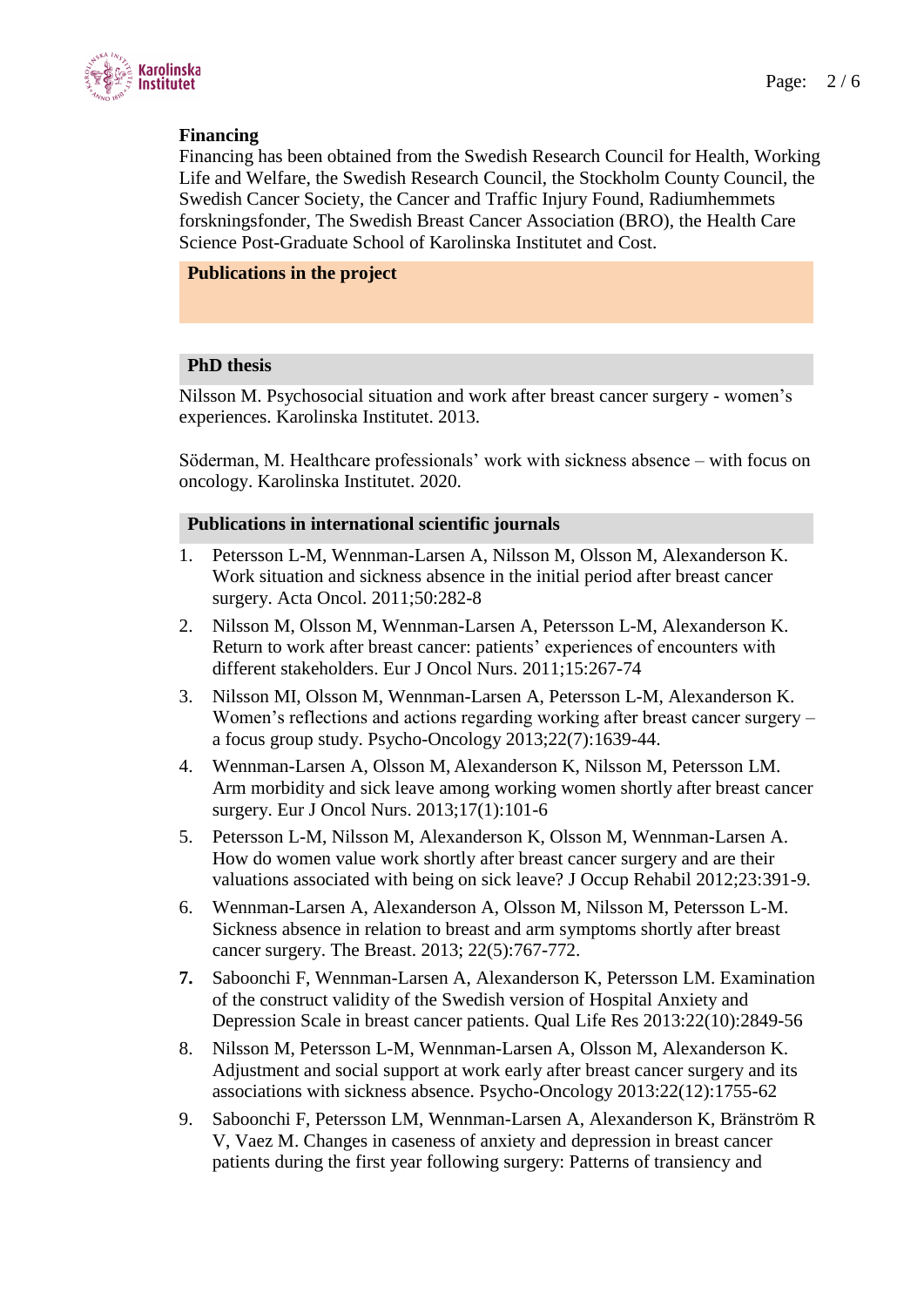

severity of the distress response. European Journal of Oncology Nursing. 2014:18(6)598-604.

- 10. Wennman-Larsen A, Petersson LM, Saboonchi F, Alexanderson K, Vaez V. Is the development of breast symptoms consistent with the development of arm symptoms during the first two years after breast cancer surgery? Oncology Nursing Forum, 2015;42(2):145-55.
- 11. Bränström R, Petersson LM, Saboonchi F, Wennman-Larsen A, Alexanderson K. Physical activity following a breast cancer diagnose: Implications for selfrated health and cancer-related symptoms. European Journal of Oncology Nursing. 2015:19(6)680-5.
- 12. Saboonchi F, Petersson LM, Wennman-Larsen A, Alexanderson K, Vaez M. Trajectories of anxiety among women with breast cancer: A proxy for adjustment from acute to transitional survivorship. Journal of Psychosocial Oncology. 2015:33(6)603-19.
- Saboonchi F, Petersson LM, Alexanderson K, Bränström B, Wennman-Larsen A. Expecting the Best and Being Prepared for the Worst: Structure, Profiles and Two Years Temporal Stability of Dispositional Optimism in Women with Breast Cancer. Psycho-Oncology. 2016:25(8)957-63.
- 13. Nilsson M, Saboonchi F, Alexanderson K, Mariann Olsson M, Wennman-Larsen A, Petersson LM. Changes in importance of work and vocational satisfaction during the two years after breast cancer surgery and factors associated with this. Journal of Cancer Survivorship: Research and Practice. 2016:10(3)564-72.
- 14. Wennman-Larsen A, Nilsson M, Saboonchi F, Olsson M, Alexanderson K, Fornander T, Sandelin K, Petersson LM. Can breast cancer register data on recommended adjuvant treatment be used as a proxy for actually given treatment? European Journal of Oncology Nursing, 2016;22:1-7.
- 15. Bondesson T, Petersson LM, Wennman-Larsen A, Alexanderson K, Kjeldgård L, Nilsson M. A study to examine the influence of health professionals' advice and support on work capacity and sick leave after breast cancer surgery. Supportive Care in Cancer. 2016:24(10)4141-8. DOI: 10.1007/s00520-016- 3239-6
- 16. Kvillemo P, Mittendorfer-Rutz E, Bränström R, Nilsson K, Alexanderson K. Sickness absence and disability pension following breast cancer diagnosis: a five-year nationwide cohort study. Journal of Clinical Oncology. 2017:26(3)673-84.
- 17. Olsson M, Nilsson M, Fugl-Meyer K, Lena-Marie Petersson LM, Wennman-Larsen A, Kjeldgård L, Alexanderson K. Life satisfaction of women of working age shortly after breast cancer surgery. Quality of Life Research. 2017:26(3)673-84.
- 18. Petersson LM, Vaez M, Nilsson M, Saboonchi F, Alexanderson K, Olsson M, Wennman-Larsen A. Sickness absence following breast cancer surgery; a twoyear follow-up cohort study. Scandinavian Journal of Caring Sciences. 2018:32:715-24. doi: 10.1111/scs.12502.
- 19. Söderman M, Friberg E, Alexanderson K, Wennman-Larsen A. Women's experiences of encounters with healthcare professionals' regarding work after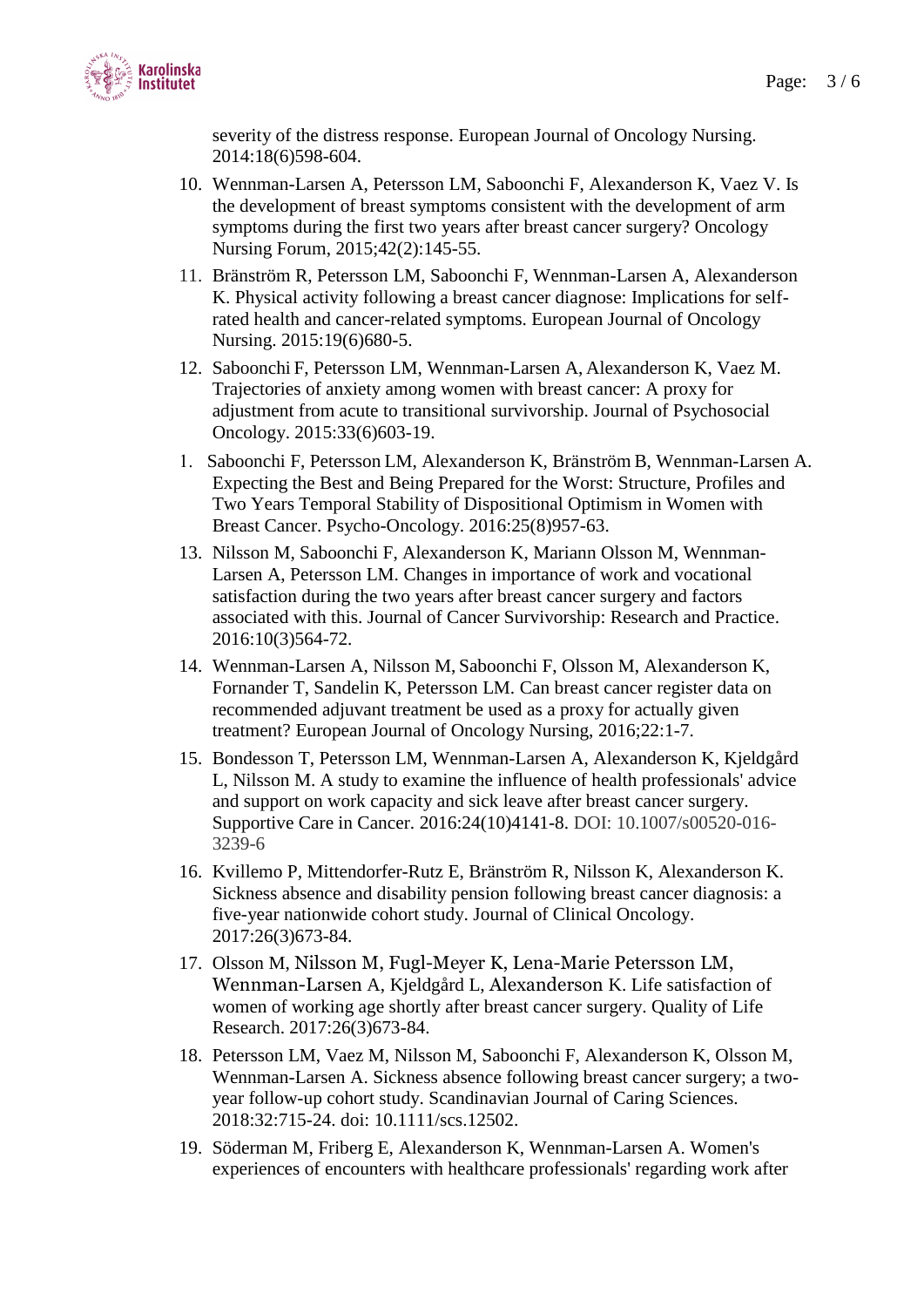

breast-cancer surgery and associations with sickness absence; a two-year follow-up cohort study. Supportive Care in Cancer, 2019;27(4):1197-1206. doi: 10.1007/s00520-018-4453-1.

- 20. Söderman M, Wennman-Larsen A, Alexanderson K, Friberg E. Experiences of positive encounters with healthcare professionals among women on long-term sickness absence due to breast cancer or due to other diagnoses: A nationwide survey. BMC Public Health. 2019;19(1):349.
- 21. Chen L, Alexanderson K. Trajectories of sickness absence and disability pension in the two years before and three years after breast cancer: a Swedish longitudinal population-based cohort study. Cancer. 2020:126(12)2883-91. DOI: 10.1002/cncr.32820
- 22. Jakobsson S, Alexanderson K, Wennman-Larsen A, Charles T, Ringsberg K. Self-rated health over a two-year period after breast cancer surgery: prospective ratings and retrospective rating by means of a health-line. Scandinavian Journal of Caring Sciences. 2021(35):833-43. Doi: 10.1111/scs.12899.
- 23. Kvillemo P, Chen L, Bottai M, Frumento P, Almondo G, Mittendorfer-Rutz E, Friberg E, Alexanderson K. Sickness absence and disability pension among women with breast cancer: a population-based cohort study from Sweden. BMC Public Health. 2021(21):697. doi.org/10.1186/s12889-021-10703-1.
- 24. Wennman-Larsen A, Svärd V, Alexanderson K, Friberg E. Factors of decisive importance for being in work or not during two years after breast cancer surgery: content analysis of 462 women's open answers. BMC Women's Health. 2021:21, 332.<https://doi.org/10.1186/s12905-021-01468-1>

# **Papers/master thesis**

- 1. Appelgren M. Hälsorelaterad livskvalitet, kroppsuppfattning och självkänsla hos kvinnor som nyligen opererats för bröstcancer: en jämförande studie mellan de som genomgått mastektomi eller mastektomi med direktrekonstruktion. Magisteruppsats i klinisk medicinsk vetenskap, Karolinska Institutet 2014.
- 2. Bondesson T. Återgång till arbete vid bröstcancer; hälso- och sjukvårdens bemötande och dess relation till aktuell arbetssituation. Magisteruppsats i omvårdnad, Karolinska Institutet, 2010
- 3. Müller M. Work ability of Swedish women after breast cancer surgery. Master thesis, Maastrich University. 2011
- 4. Mattson K. Bröstcanceropererade kvinnors upplevelse av bemötande och information från Försäkringskassan. Vidareutbildningskurs i försäkringsmedicin, Karolinska Institutet. 2013
- 5. Hazelzet, EM. Reasonable support works: a prospective cohort study on support and adjustments at work and its associations with work participation and long term sickness absence in employed breast cancer survivors. Master thesis. Maastricht University. 2015

#### **Abstracts accepted for presentation at scientific conferences**

1. Nilsson M, Olsson M, Petersson L-M, Wennman-Larsen A, Alexanderson K*.*  Patient's experiences of encounters with professionals regarding return-to-work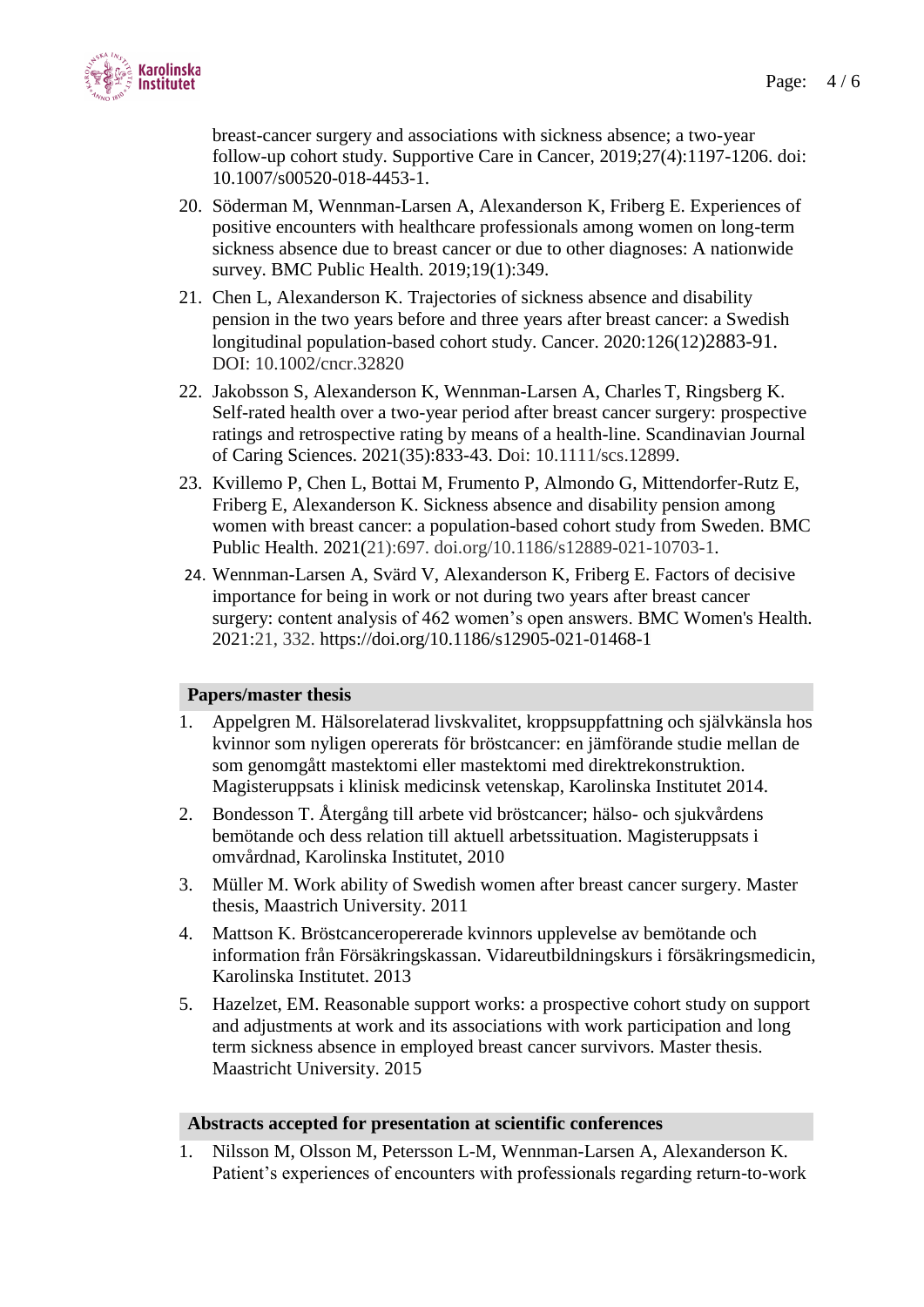

issues following breast cancer surgery – a qualitative study. Conference on Advances in Health Care Science Research, 18–19/11 2009, Stockholm

- 2. Nilsson M, Olsson M, Petersson L-M, Wennman-Larsen A, Alexanderson K. Patient's experiences of encounters with professionals regarding return-to-work issues following breast cancer surgery – a qualitative study.  $2<sup>nd</sup>$  Joint European Public Health Conference, 25-28/11 2009, Lodz, Polen.
- 3. Nilsson M, Olsson M, Petersson L-M, Wennman-Larsen A, Alexanderson K. Patient's experiences of encounters with professionals regarding return-to-work issues following breast cancer surgery – a qualitative study. International PsychoOncology Society (IPOS) 12th World Congress of Psycho-Oncology, 25- 29/5 2010, Quebec
- 4. Bondesson T, Wennman-Larsen A, Petersson L-M. Hälso- och sjukvårdspersonals bemötande och dess relation till aktuell arbetssituation hos kvinnor opererade för bröstcancer. 9:e Nationella konferensen i cancervård, 30/9-1/10 2010, Gothenburg.
- 5. Petersson L-M, Wennman-Larsen A, Nilsson M, Olsson M, Alexanderson K. Work ability after breast cancer surgery – a prospective cohort study. Nordic Cancer Rehabilitation Symposium, 20-21/9 2010, Copenhagen
- 6. Wennman-Larsen A, Petersson L-M, Nilsson M, Bondesson T, Alexanderson K, et al. Return to work after breast cancer surgery? Impact of encounters with health-care professionals and social-insurance officers - a cohort study. Nordic Cancer Rehabilitation Symposium, 20-21/9 2010, Copenhagen
- 7. Nilsson M, Olsson M, Petersson L-M, Wennman-Larsen A, Alexanderson K. Women's actions, emotions, and reflections regarding work after breast cancer surgery– a focus group study. Nordic Cancer Rehabilitation Symposium, 20-21/9 2010, Copenhagen
- 8. Petersson L-M, Wennman-Larsen A, Alexanderson K. Return to work and sickness absence after breast cancer surgery  $-$  a prospective cohort study.  $3<sup>rd</sup>$  Joint European Public Health Conference, 10-13/11 2010, Amsterdam
- 9. Petersson L-M, Nilsson M, Olsson M, Wennman-Larsen A, Alexanderson K. Women's actions, emotions, and reflections regarding work after breast cancer surgery– a focus group study.  $3<sup>rd</sup>$  Joint European Public Health Conference, 10-13/11 2010, Amsterdam
- 10. Wennman-Larsen A, Petersson L-M, Alexanderson K. Return to work after breast cancer – an exploratory systematic literature review.  $3<sup>rd</sup>$  Joint European Public Health Conference, 10-13/11 2010, Amsterdam
- 11. Wennman-Larsen A, Olsson M, Alexanderson K, Nilsson M, Petersson L-M. Arm Morbidity in Relation to Sickness Absence and Return to Work Short After Breast Cancer Surgery. 2011 European Multidisciplinary Cancer Congress. 22- 27/9 2011, Stockholm; Sweden.
- 12. Nilsson M, Olsson M, Wennman-Larsen A, Petersson L-M, Alexanderson K. Actions, emotions and reflections regarding work after breast cancer surgery – a qualitative study. The 2011 European Multidisciplinary Cancer Congress, Stockholm, Sweden, 23-27/9 2011.
- 13. Alexanderson K. Breast cancer and return to work. The 11th European Multidisciplinary Cancer Congress, Stockholm, Sweden, 23-27 September 2011.